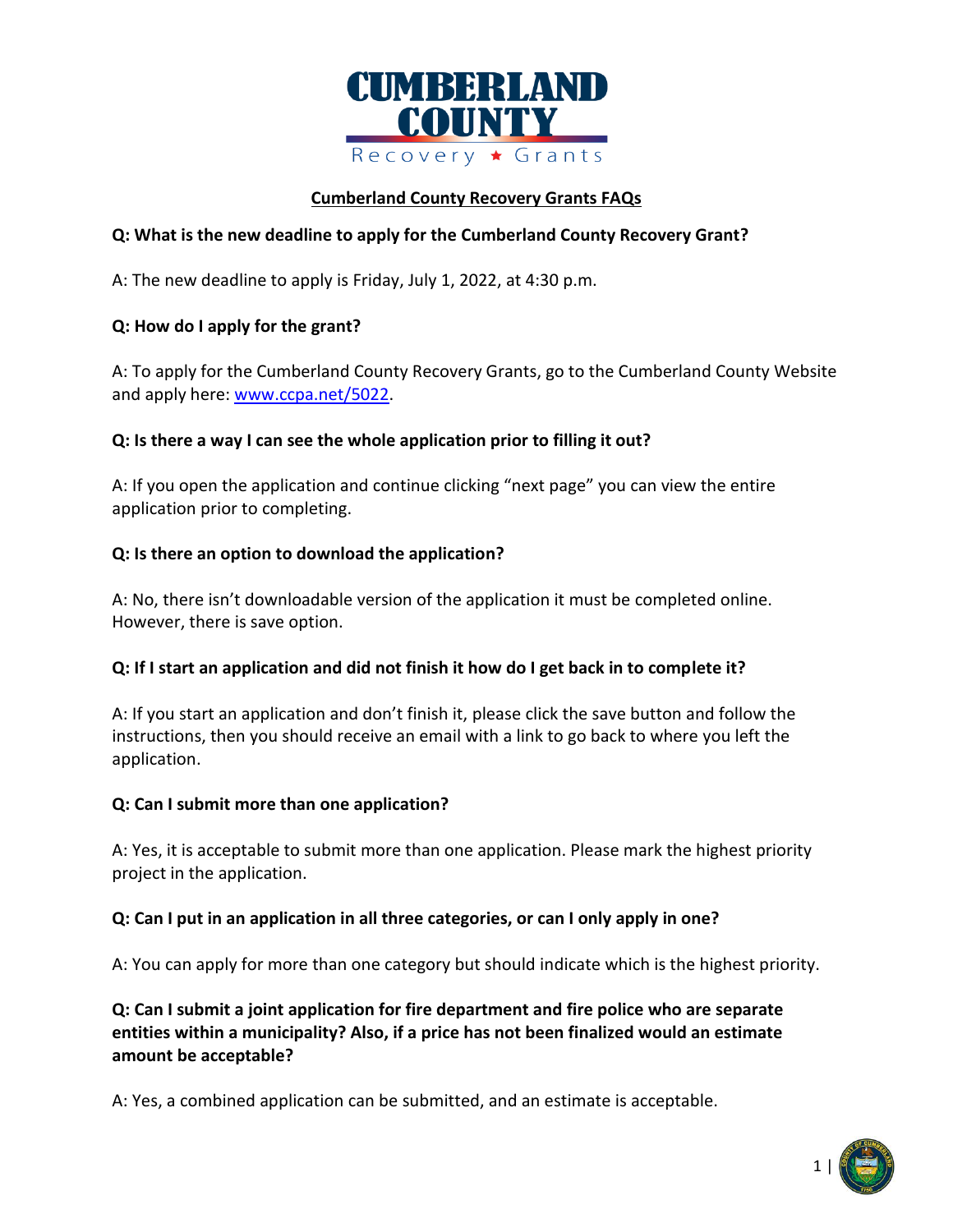# **Q: Is there a certain time frame that the funds need to be used by?**

A. The funds must be used by December 2026. The grant application requires that you provide milestones for your project by task, whether your project is planned for one, three or five years. The timeline can be negotiated.

# **Q: If I applied for previous grant from the county, will the application automatically transfer to this program?**

A: No, you must apply for this grant to be considered. The Cumberland County Recovery Grants Program is not the same as previous grants distributed by the county.

### **Q: Is this just a one-time grant opportunity, or will funding be available next year?**

A: This is one-time grant program, but the county could issue a second round of funding if all money is not allocated in round one.

### **Q: Do restaurants, public schools, higher education institutions and libraries qualify for the grant?**

A: Yes, all are eligible to apply.

### **Q: Can a nonprofit agency apply under a mental health area?**

A: Yes. A nonprofit agency can apply under a mental health area.

### **Q: We do not live in Cumberland County, but we serve Cumberland County residents, would we be eligible for the grant?**

A: Yes, you are eligible to apply. Your county may also be doing a program similar to ours.

### **Q: My business has major losses due to COVID. Can I apply for the grant to cover losses?**

A: No, this program is not to cover losses. It does provide funding for services going forward to help with recovery from COVID.

## **Q: Can an organization (non-profit) apply for two different areas mental and physical health, and business recovery for two distinct different funding opportunities?**

A: Yes, they can apply for both.